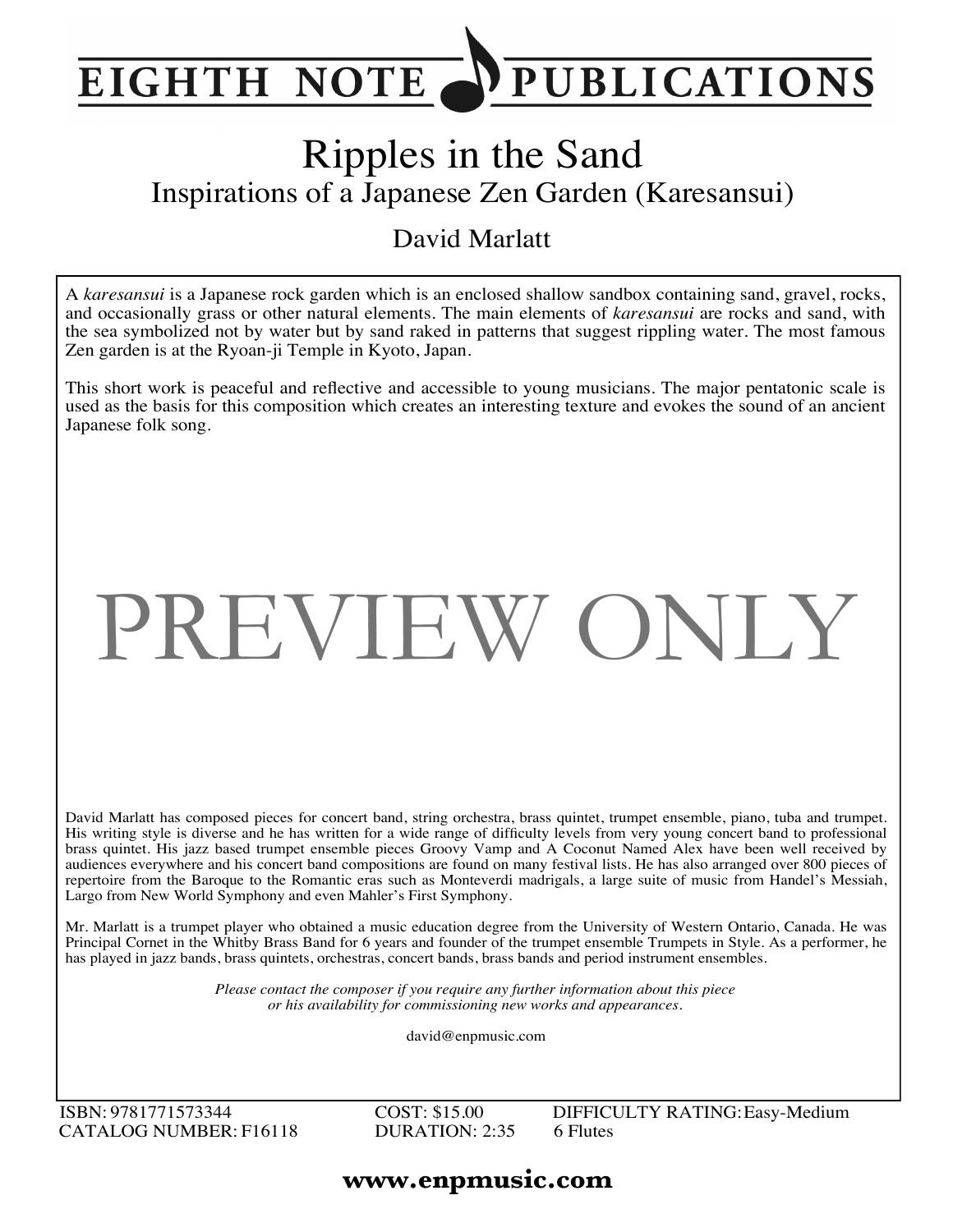#### RIPPLES IN THE SAND

*Inspirations of a Japanese Zen Garden (Karesansui)*



p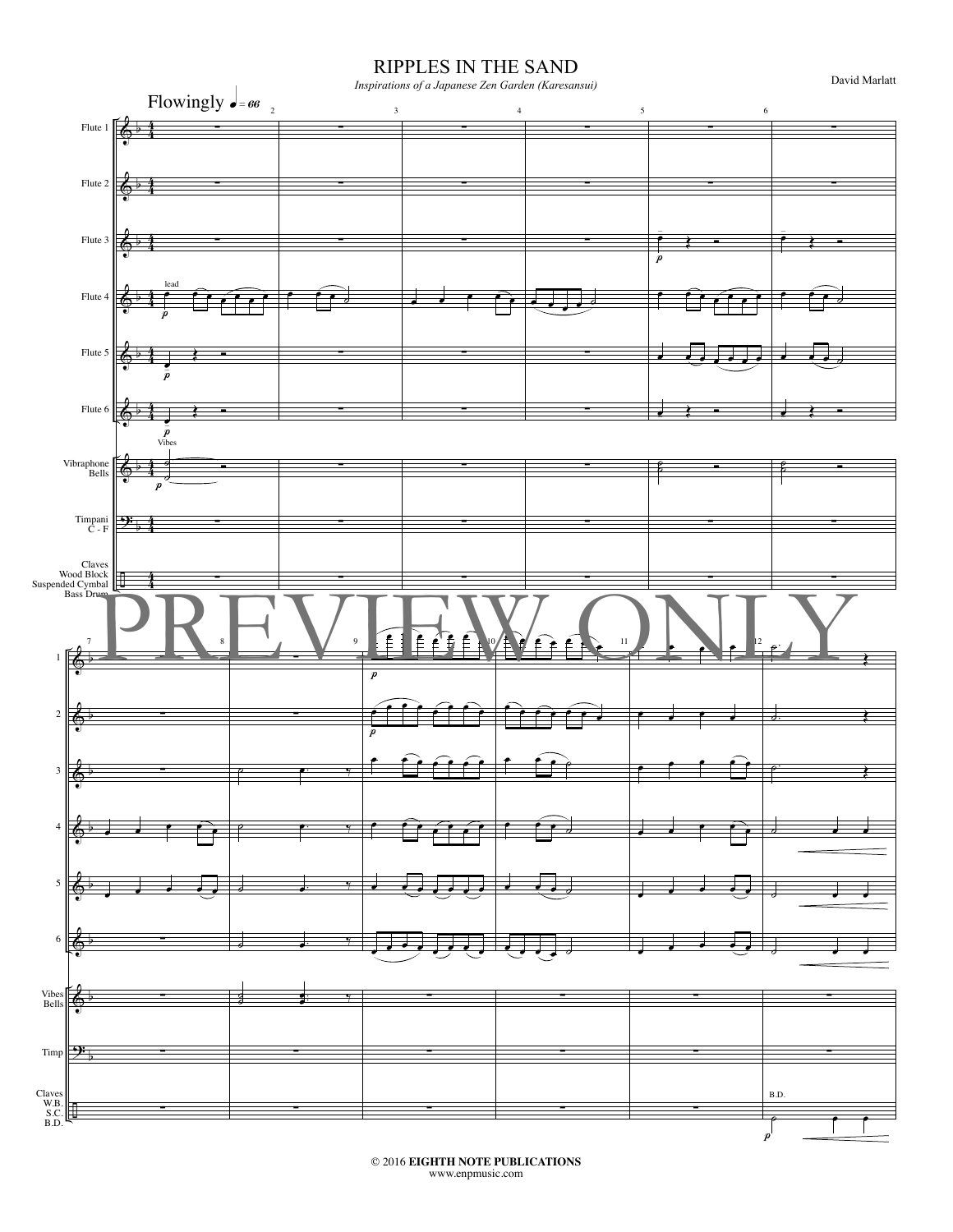

RIPPLES IN THE SAND pg. 2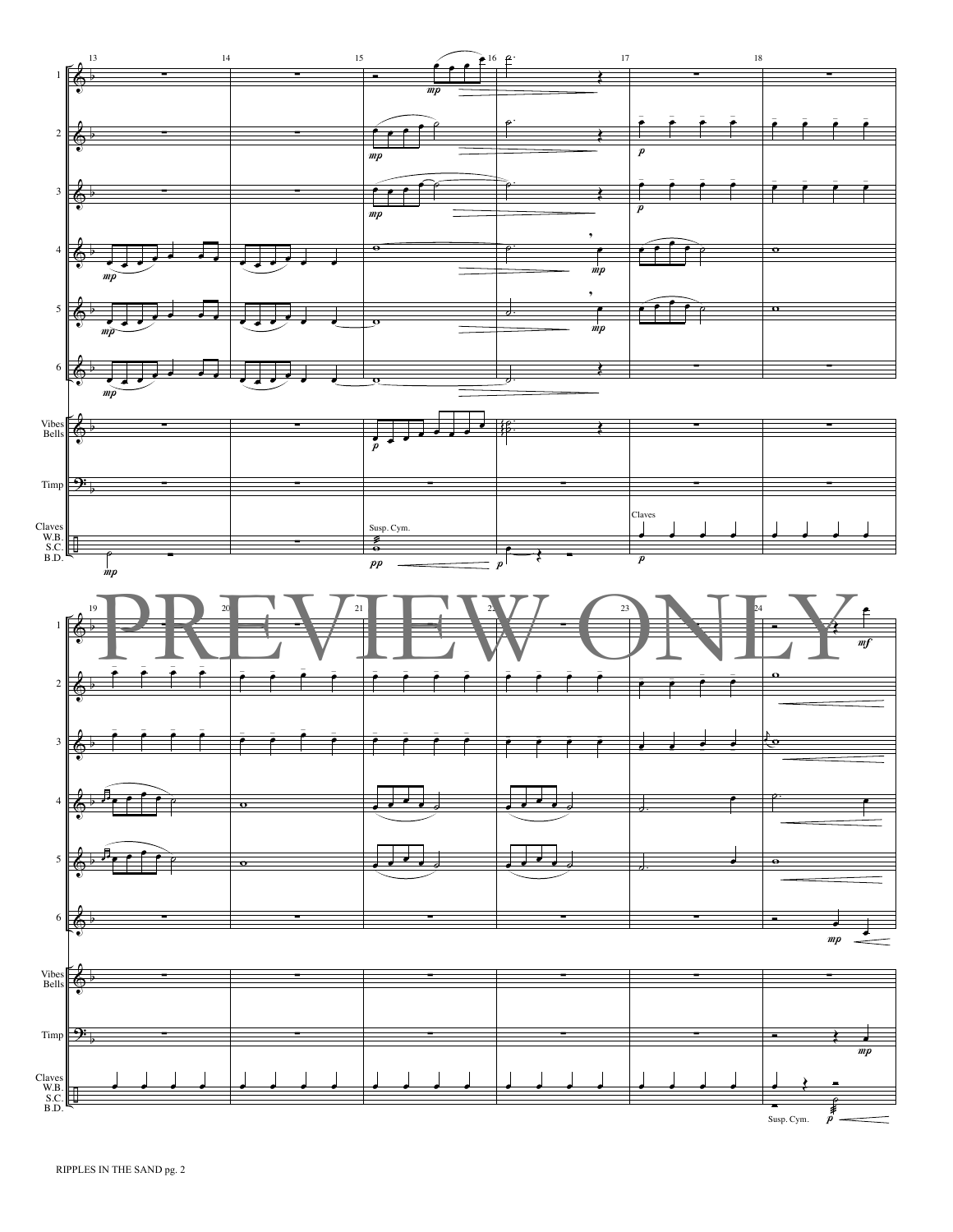